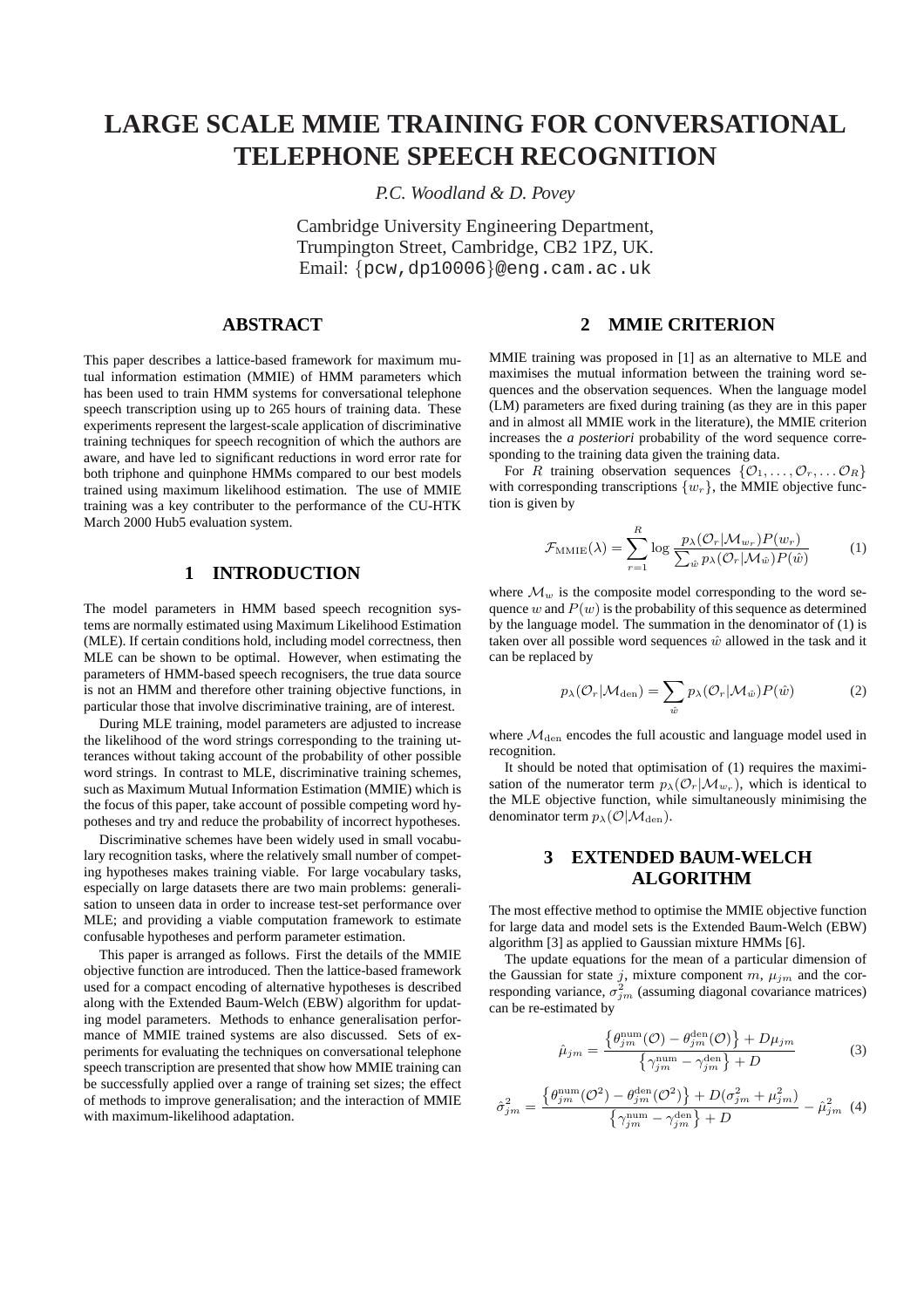In these equations, the  $\theta_{j,m}(\mathcal{O})$  and  $\theta_{j,m}(\mathcal{O}^2)$  are sums of data and squared data respectively, weighted by occupancy, for mixture component  $m$  of state  $j$ , and the Gaussian occupancies (summed over time) are  $\gamma_{im}$ . The superscripts num and den refer to the model corresponding to the correct word sequence, and the recognition model for all word sequences, respectively.

It is important to have an appropriate value for  $D$  in the update equations, (3) and (4). If the value set is too large then training is very slow (but stable) and if it is too small the updates may not increase the objective function on each iteration. A useful lower bound on D is the value which ensures that all variances remain positive. Using a single global value of  $D$  can lead to very slow convergence, and in [9] a phone-specific value of  $D$  was used.

In preliminary experiments, it was found that the convergence speed could be further improved if  $D$  was set on a per-Gaussian level, i.e. a Gaussian specific  $D_{im}$  was used. It was set at the maximum of i) twice the value necessary to ensure positive variance updates for all dimensions of the Gaussian; or ii) the denominator occupancy  $\gamma_{jm}^{\text{den}}$ .

The mixture weight values were set using a novel approach described in [7]. The exact update rule for the mixture weights is not too important for the decision-tree tied-state mixture Gaussian HMMs used in the experiments reported here, since the Gaussian means and variances play a much larger role in discrimination.

#### **4 IMPROVING MMIE GENERALISATION**

An important issue in MMIE training is the ability to generalise to unseen test data. While MMIE training often greatly reduces training set error from an MLE baseline, the reduction in error rate on an independent test set is normally much less, i.e., compared to MLE, the generalisation performance is poorer. Furthermore, as with all statistical modelling approaches, the more complex the model, the poorer the generalisation. Since fairly complex models are needed to obtain optimal performance with MLE, it can be difficult to improve these with conventional MMIE training. We have considered two methods of improving generalisation that both increase the amount of confusable data processed during training: weaker language models and acoustic model scaling.

In [8] it was shown that improved test-set performance could be obtained using a unigram LM during MMIE training, even though a bigram or trigram was used during recognition. The aim is to provide more focus on the discrimination provided by the acoustic model by loosening the language model constraints. In this way, more confusable data is generated which improves generalisation. An unigram LM for MMIE training is investigated in this paper.

When combining the likelihoods from an HMM-based acoustic model and the LM it is usual to scale the LM log probability. This is necessary because, primarily due to invalid modelling assumptions, the HMM underestimates the probability of acoustic vector sequences. An alternative to LM scaling is to multiply the acoustic model log likelihood values by the inverse of the LM scale factor (acoustic model scaling). While this produces the same effect as language model scaling when considering only a single word sequence as for Viterbi decoding, when likelihoods from different sequences are added, such as in the forward-backward algorithm or for the denominator of (1), the effects of LM and acoustic model scaling are very different. If language model scaling is used, one particular state-sequence tends to dominate the likelihood at any point in time and hence dominates any sums using path likelihoods. However, if acoustic scaling is used, there will be several paths that have

fairly similar likelihoods which make a non-negligible contribution to the summations. Therefore acoustic model scaling tends to increase the confusable data set in training by broadening the posterior distribution of state occupation  $\gamma_{jm}^{\text{den}}$  that is used in the EBW update equations. This increase in confusable data also leads to improved generalisation performance.

## **5 LATTICE-BASED MMIE TRAINING**

The parameter re-estimation formulae presented in Section 3 require the generation of occupation and weighted data counts for both the numerator terms which rely on using the correct word sequence and the denominator terms which use the recognition model. The calculation of the denominator terms directly is computationally very expensive and so, in this work and as suggested in [9], word lattices are used to approximate the denominator model.

The first step is to generate word-level lattices, normally using an MLE-trained HMM system and a bigram LM appropriate for the training set. This step is normally performed just once and for the experiments in Section 6 the word lattices were generated in about  $5x$  Real-Time (RT).<sup>1</sup>

The second step is to generate *phone-marked* lattices which label each word lattice arc with a phone/model sequence and the Viterbi segmentation points. These are are found from the word lattices and a particular HMM set, which may be different to the one used to generate the original word-level lattices. In our implementation, these phone marked lattices also encode the LM probabilities used in MMIE training which again may be different to the LM used to generate the original word-level lattices. This stage typically took about 2xRT to generate triphone-marked lattices for the experiments in Section 6, although the speed of this process could be considerably increased.

Given the phone-marked lattices for the numerator and denominator of each training audio segment, the lattice search used here performs a full forward-backward pass at the state-level constrained by the lattice and the statistics needed for the EBW updates accumulated. Pruning is performed by using the phone-marked lattice segmentation points extended by a short-period in each direction.<sup>2</sup> The search was also optimised as far as possible by combining redundantly repeated models which occur in the phone-marked lattice. Typically after compaction, the method requires about 1xRT per iteration for the experiments in Section 6.

## **6 MMIE EXPERIMENTS ON HUB5 DATA**

This section describes a series of MMIE training experiments using the Cambridge University HTK (CU-HTK) system for the transcription of conversational telephone data from the Switchboard and Call Home English corpora ("Hub5" data). These experiments were performed in preparation for the NIST March 2000 Hub5 Evaluation. Details of the March 2000 CU-HTK Hub5 system can be found in [5].

The experiments investigated the effect of different training set and HMM set sizes and types; the use of acoustic likelihood scaling and unigram LMs in training and any possible interactions between MMIE training and maximum likelihood linear regressionbased adaptation.

<sup>&</sup>lt;sup>1</sup>All run times are measured on an Intel Pentium III running at 550MHz. <sup>2</sup>Typically 50ms at both the start and end of each phone.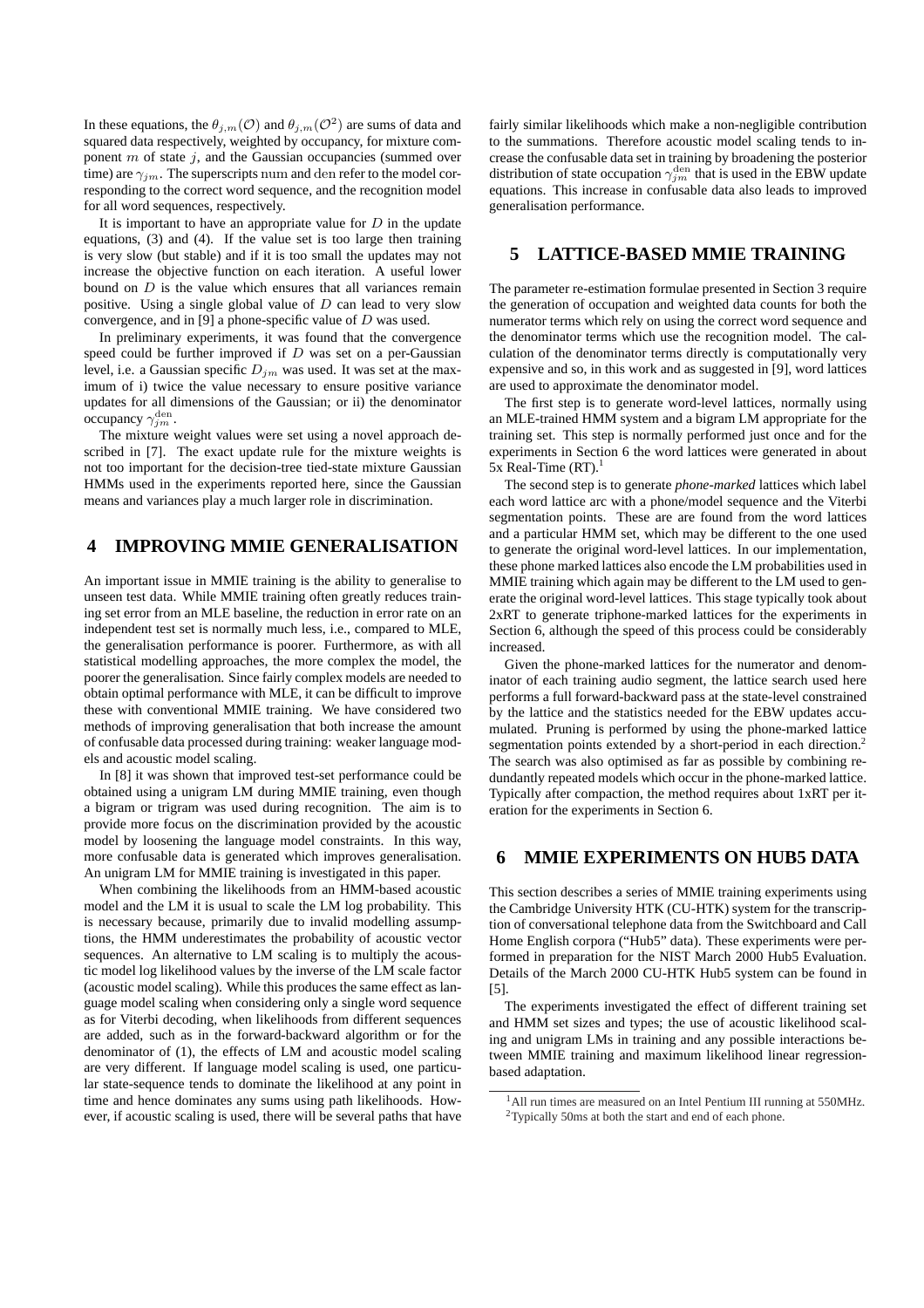#### **6.1 Basic CU-HTK Hub5 System**

The CU-HTK Hub5 system is a continuous mixture density, tiedstate cross-word context-dependent HMM system based on the HTK HMM Toolkit. The full system operates in multiple passes, using more complex acoustic and language models and unsupervised adaptation in later passes.

Incoming speech is parameterised into cepstral coefficients and their first and second derivatives to form a 39 dimensional vector every 10ms. Cepstral mean and variance normalisation and vocal tract length normalisation is performed for each conversation side in both training and test.

The HMMs are constructed using decision-tree based stateclustering and both triphone and quinphone models can be used. All experiments here used gender independent HMM sets. The pronunciation dictionary used in the experiments discussed below was for either a 27k vocabulary (as used in [4]) or a 54k vocabulary and the core of this dictionary is based on the LIMSI 1993 WSJ lexicon. The system uses word-based N-gram LMs estimated from an interpolation of Hub5 acoustic training transcriptions and Broadcast News texts. In the experiments reported here, trigram LMs are used unless otherwise stated.

#### **6.2 Experiments with 18 Hours Training**

Initially we investigated MMIE training using the 18 hour BBNdefined Minitrain corpus with an HMM set using 3088 speech states and 12 Gaussian/state HMMs, which were our best MLE trained models. Lattices were generated on the training set using a bigram LM. The bigram 1-best hypotheses had a 24.6% word error rate (WER) and a Lattice WER (LWER) of 6.2%.

| <b>MMIE</b> | %WER                    |            |
|-------------|-------------------------|------------|
| Iteration   | <b>Acoustic Scaling</b> | LM Scaling |
| $0$ (MLE)   | 50.6                    | 50.6       |
|             | 50.2                    | 51.0       |
|             | 49.9                    | 51.3       |
|             | 50.5                    | 51.4       |
|             | 50 9                    |            |

Table 1: 18 hour experiments with 12 mixture component models (eval97sub): comparison of acoustic model and LM scaling.

The Minitrain 12 Gaussian/state results given in Table 1 compare acoustic and language model scaling for several iterations of MMIE training on the eval97sub test set (a subset of the 1997 Hub5 evaluation). It can be seen that acoustic scaling helps avoid over-training and the best WER is after 2 iterations. The training set lattices regenerated after a single MMIE iteration gave a WER of 16.8% and a LWER of 3.2%, showing that the technique is very effective in reducing training set error. However, it was found that these regenerated lattices were no better to use in subsequent training iterations and so all further work used just the initially generated word lattices.

The advantage of MMIE training for the 12 Gaussian per state system is small and so the same system with 6 Gaussians/state was trained. The results in Table 2 and again show the best performance after two MMIE iterations. Furthermore the gain over the MLE system is 1.7% absolute if a bigram LM is used and 1.9% absolute if a unigram LM is used: the 6 Gaussian per state MMIE-trained HMM set now slightly outperforms the 12 Gaussian system. Furthermore it can be seen that using a weakened LM (unigram) improves performance a little.

| <b>MMIE</b> | %WER           |                 |
|-------------|----------------|-----------------|
| Iteration   | Lattice Bigram | Lattice Unigram |
| $0$ (MLE)   | 51.5           | 51.5            |
|             | 50.0           | 49.7            |
|             | 49.8           | 49.6            |
| 3           | 50.1           | 50.0            |
|             | 50.8           |                 |

Table 2: 18 hour experiments with 6 mixture component models (eval97sub): comparison of lattice LMs.

#### **6.3 Experiments with 68 Hours Training**

The effect of extending the training set to the 68 hour h5train00sub set [5] was investigated next using an HMM system with 6165 speech states and 12 Gaussians/state. Tests were performed on both the eval97sub and the 1998 evaluation set (eval98). In this case the phone-marked denominator lattices had a LWER of 7.4%.

| <b>MMIE</b> | %WER      |                    |
|-------------|-----------|--------------------|
| Iteration   | eval97sub | eval <sub>98</sub> |
| $0$ (MLE)   | 46.0      | 46.5               |
|             | 43.8      | 45.0               |
|             | 43.7      | 44.6               |
|             | 14 1      | 44 7               |

Table 3: Word error rates on eval97sub and eval98 using h5train00sub training.

The results in Table 3 show that again the peak improvement comes after two iterations, but there is an even larger reduction in WER: 2.3% absolute on eval97sub and 1.9% absolute on eval98. The word error rate for the 1-best hypothesis from the original bigram word lattices measured on 10% of the training data was 27.4%. The MMIE models obtained after two iterations on the same portion of training data gave an error rate of 21.2%, so again MMIE provided a very sizeable reduction in training set error.

## **6.4 Triphone Experiments with 265 Hours Training**

The good performance on smaller training sets led us to investigate MMIE training using all the available Hub5 data: the 265 hour h5train00 set. The h5train00 set contains 267,611 segments and numerator and denominator word level lattices were created for each trained segment, and from these, phone-marked lattices were generated. The HMMs used here had 6165 speech states and 16 Gaussians/state.

| <b>MMIE</b>     | %WER      |                    |
|-----------------|-----------|--------------------|
| Iteration       | eval97sub | eval <sub>98</sub> |
| $0$ (MLE)       | 44.4      | 45.6               |
|                 | 42.4      | 43.7               |
| $1$ ( $3xCHE$ ) | 42.0      | 43.5               |
|                 | 41.8      | 42.9               |
| $2$ (3xCHE)     | 41.9      | 42.7               |

Table 4: Word error rates when using h5train00 training with and without CHE data weighting (3xCHE).